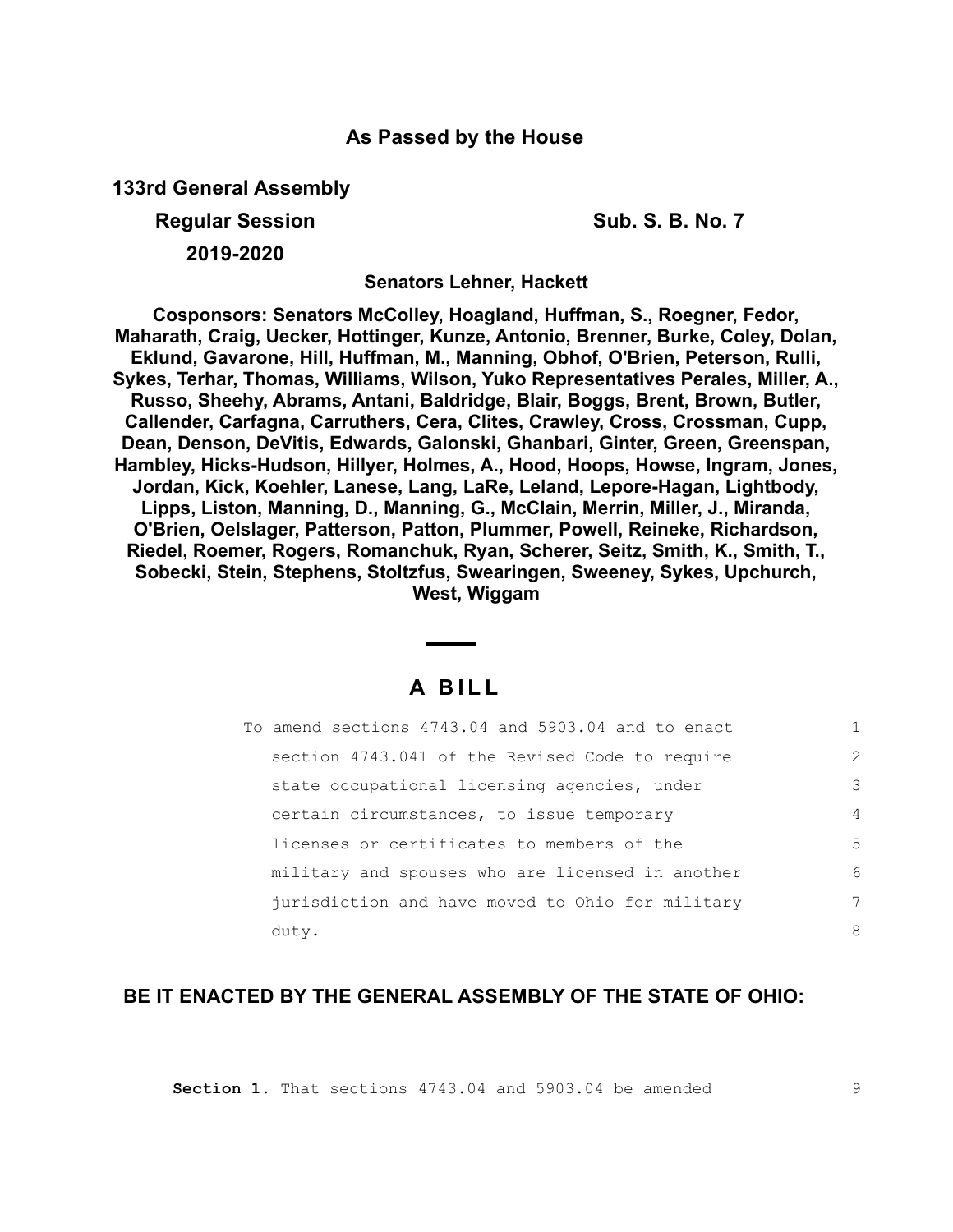and section 4743.041 of the Revised Code be enacted to read as follows: **Sec. 4743.04.** (A) The renewal of a license or other authorization to practice a trade or profession issued under Title XLVII of the Revised Code is subject to the provisions of section 5903.10 of the Revised Code relating to service in the armed forces. (B) Continuing education requirements applicable to the licensees under Title XLVII of the Revised Code are subject to the provisions of section 5903.12 of the Revised Code relating to active duty military service. (C) A department, agency, or office  $ef$  this state or of any political subdivision of this state that issues a license or certificate to practice a trade or profession may, pursuant to rules adopted by the department, agency, or office, issue a temporary license or certificate to practice the trade or profession to a person whose spouse is on active military duty in this state. (D) A department, agency, or office of this state that issues a license or certificate to practice a trade or profession shall issue a temporary license or certificate to practice the trade or profession as provided in section 4743.041 of the Revised Code. (E) The issuance of a license or other authorization to practice a trade or profession issued under Title XLVII of the Revised Code is subject to the provisions of section 5903.03 of the Revised Code relating to service in the armed forces. **Sec. 4743.041.** (A) As used in this section: 10 11 12 13 14 15 16 17 18 19 20 21 22 23 24 25 26 27 28 29 30 31 32 33 34 35 36 37

"Active guard and reserve" has the meaning defined in 10

38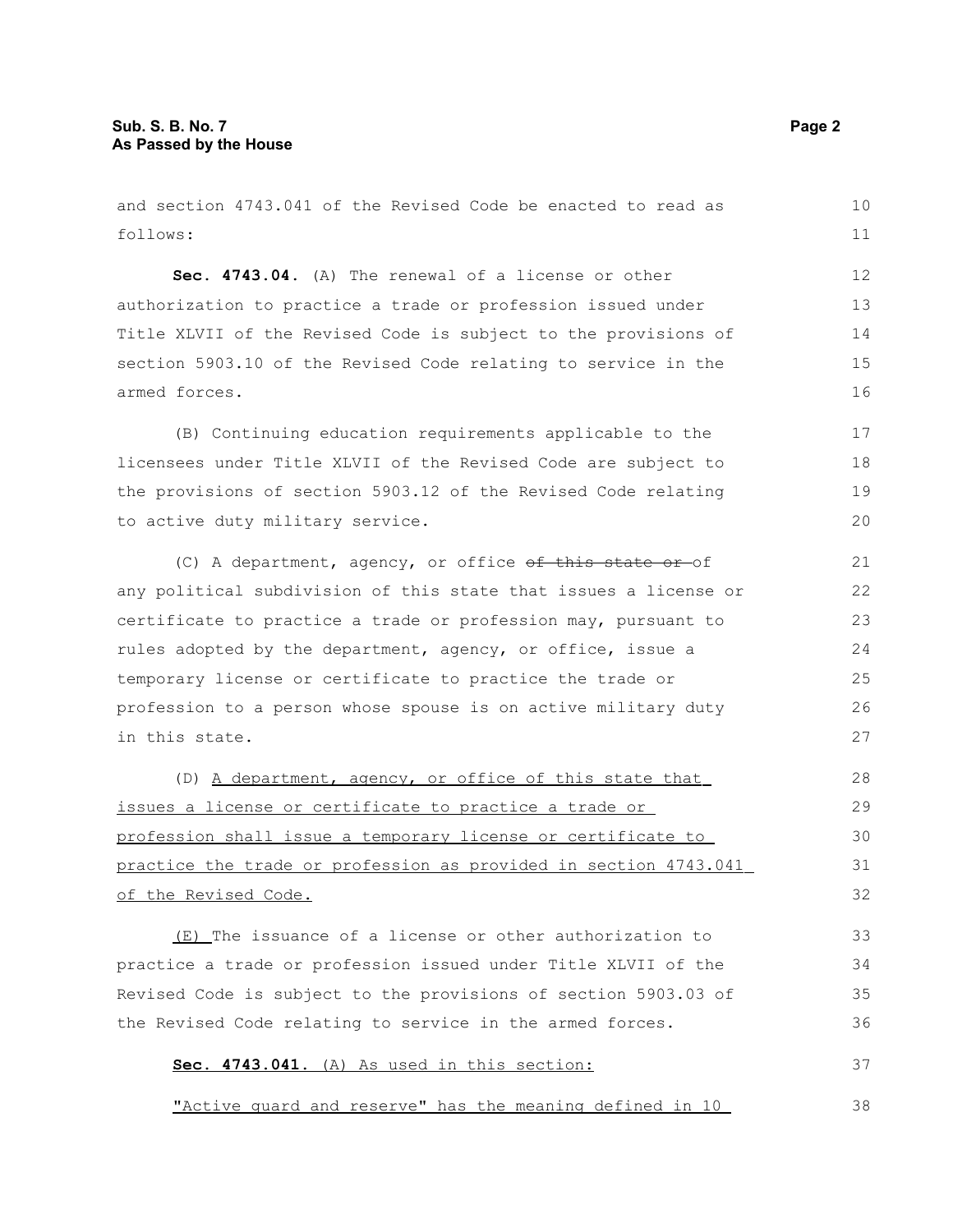| <u>U.S.C. 101.</u>                                               | 39 |
|------------------------------------------------------------------|----|
| "Military duty" includes service in the uniformed services       | 40 |
| on active duty, in the active quard and reserve, and as a        | 41 |
| military technician dual status under 10 U.S.C. 10216.           | 42 |
| "Uniformed services" has the meaning defined in 10 U.S.C.        | 43 |
| 101.                                                             | 44 |
| (B) Pursuant to division (D) of section 4743.04 of the           | 45 |
| Revised Code, a department, agency, or office of this state      | 46 |
| shall issue a temporary license or certificate to practice a     | 47 |
| trade or profession to an individual, provided that all of the   | 48 |
| following qualifications are met:                                | 49 |
| (1) The individual holds a valid license or certificate to       | 50 |
| practice the trade or profession issued by any other state or    | 51 |
| jurisdiction;                                                    | 52 |
| (2) The license or certificate is current, and the               | 53 |
| individual is in good standing in the state or jurisdiction of   | 54 |
| licensure or certification; and                                  | 55 |
| (3) The individual presents adequate proof to the                | 56 |
| department, agency, or office that the individual or the         | 57 |
| individual's spouse is on military duty in this state.           | 58 |
| (C) A temporary license or certificate issued under this         | 59 |
| section shall be issued in accordance with the existing license  | 60 |
| or certification issuance schedule of the department, agency, or | 61 |
| office. The department, agency, or office shall verify the       | 62 |
| standing of the license or certificate issued by another state   | 63 |
| or jurisdiction when the temporary license is up for renewal. No | 64 |
| temporary license shall be valid for a period of more than six   | 65 |
| years.                                                           | 66 |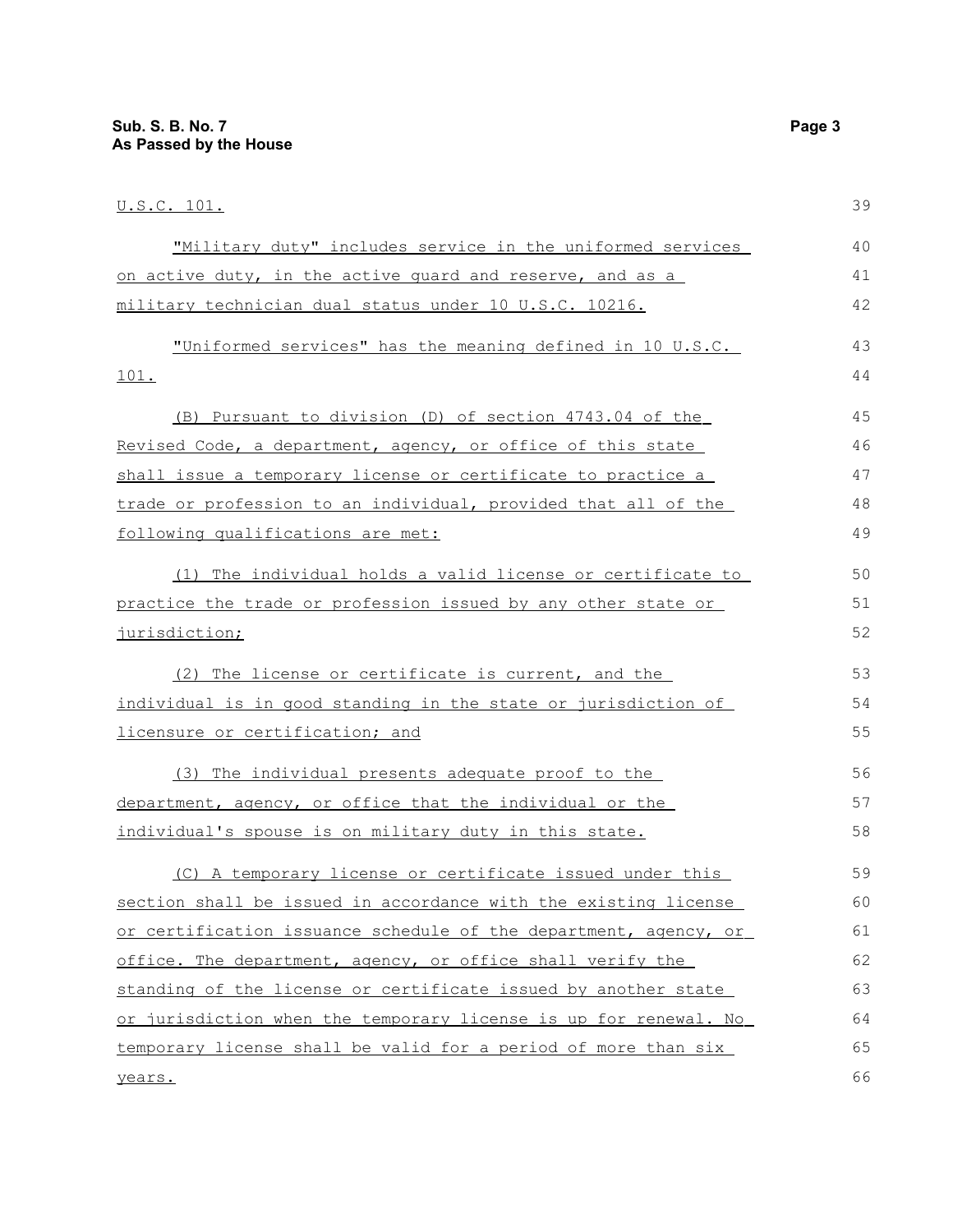| (D) A department, agency, or office of this state shall,         | 67 |
|------------------------------------------------------------------|----|
| in accordance with Chapter 119. of the Revised Code, deny an     | 68 |
| individual a temporary license or certificate issued under this  | 69 |
| section or revoke an individual's temporary license or           | 70 |
| certificate issued under this section if either of the following | 71 |
| circumstances occur:                                             | 72 |
| (1) The individual's license or certificate issued by            | 73 |
| another state or jurisdiction expires, is revoked, or is not in  | 74 |
| good standing; or                                                | 75 |
| (2) With respect to an individual who was eligible for a         | 76 |
| temporary license under this section as the spouse of an         | 77 |
| individual on military duty, six months have elapsed since the   | 78 |
| divorce, dissolution, or annulment of the marriage.              | 79 |
| (E) The department, agency, or office shall revoke the           | 80 |
| temporary license or certificate of any individual whose license | 81 |
| or certificate issued by another state or jurisdiction is not in | 82 |
| good standing, or if any of the disqualifying circumstances      | 83 |
| under division (D) of this section have occurred.                | 84 |
| (F) An individual with a temporary license or certificate        | 85 |
| issued under this section may practice the trade or profession   | 86 |
| in this state only within the scope and practice that the        | 87 |
| license or certificate from the other state permits, provided    | 88 |
| that the practice is within the scope of practice allowable for  | 89 |
| an individual who holds the applicable license or certificate    | 90 |
| issued by this state.                                            | 91 |
| (G) Notwithstanding any other provision of the Revised           | 92 |
| Code, a department, agency, or office may charge a fee for a     | 93 |
| temporary license or certificate issued under this section. The  | 94 |
| fee shall be not more than one-third of the fee charged in this  | 95 |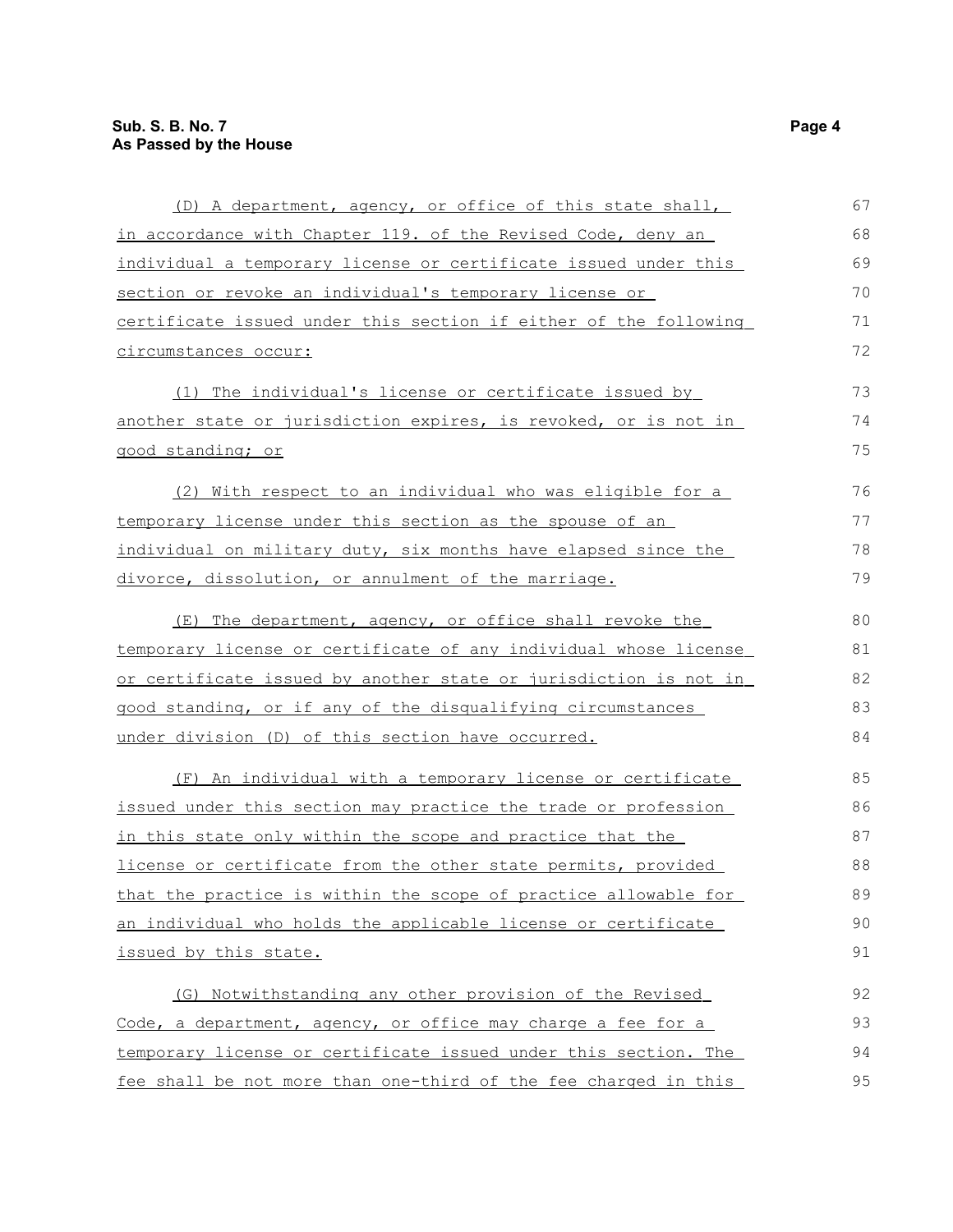veteran.

dollar. (H) Each department, agency, or office that issues a license or certificate to practice a trade or profession shall adopt rules under Chapter 119. of the Revised Code as necessary to implement this section. (I) Each department, agency, or office that issues a license or certificate to practice a trade or profession, shall, upon the conclusion of the state fiscal year, prepare a report on the number and type of temporary licenses or certificates that were issued during the fiscal year under this section. The report shall be provided to the director of veterans services not later than thirty days after the end of the fiscal year. The director shall compile the reports and make them available to the public. **Sec. 5903.04.** Each licensing agency shall adopt rules under Chapter 119. of the Revised Code to establish and implement all of the following: (A) A process to obtain from each applicant documentation and additional information necessary to determine if the applicant is a service member or veteran, or the spouse or surviving spouse of a service member or veteran; (B) A process to record, track, and monitor applications that have been received from a service member, veteran, or the spouse or surviving spouse of a service member or veteran; and (C) A process to prioritize and expedite certification or licensing for each applicant who is a service member, veteran, or the spouse or a surviving spouse of a service member or 97 98 99 100 101 102 103 104 105 106 107 108 109 110 111 112 113 114 115 116 117 118 119 120 121 122 123

state for the license or certificate, rounded up to the nearest

96